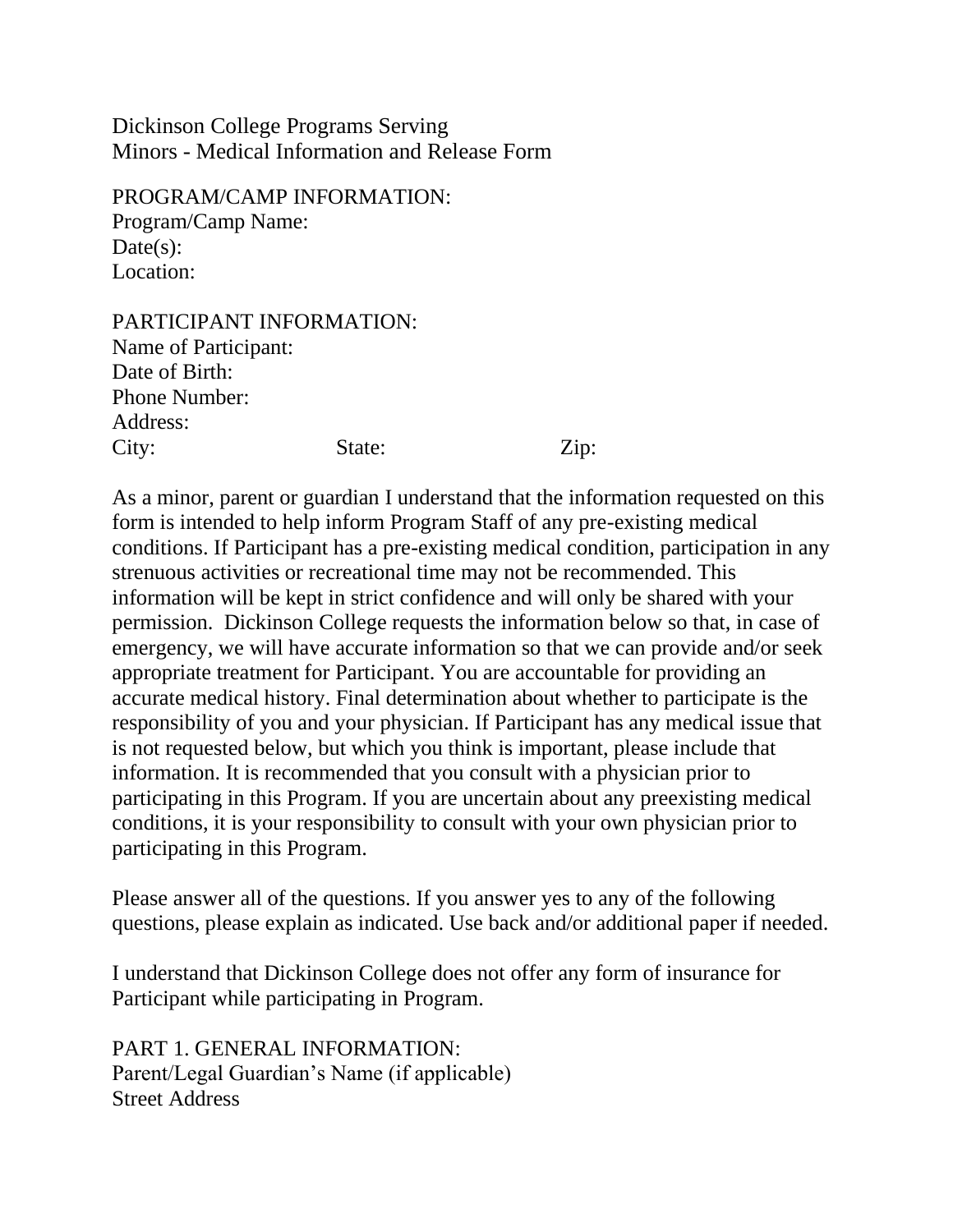City: State: Zip: Home Phone: Cell Phone: Work Phone:

Please list two emergency contacts other than Parent/Legal Guardian:

| <b>Emergency Contact#1:</b> |              |                  |
|-----------------------------|--------------|------------------|
| Name                        |              | Relation:        |
| Home Phone #                | Work Phone # | Cell Phone #     |
|                             |              |                  |
| <b>Emergency Contact#2:</b> |              |                  |
| Name                        |              | <b>Relation:</b> |
| Home Phone #                | Work Phone # | Cell Phone #     |

# PART 2. MEDICAL INFORMATION:

It is recommended that Participant consult with your physician prior to participating in this Program. If you are uncertain about any preexisting medical conditions, it is your responsibility to consult with your own physician prior to participating in this Program. Please answer all of the questions.

If you answer yes to any of the following questions, please explain as indicated. Use back and/or additional paper if needed.

Physician's Name: Phone Number: Date of most recent tetanus toxoid immunization: Do you have health/accident insurance? (circle one): YES NO If yes, please indicate policy number, name and address of insurance company. Company Name / Address Policy #:

PLEASE ENCLOSE A COPY OF THE FRONT AND BACK OF YOUR INSURANCE CARD WITH THIS FORM

For the following, circle appropriate response and explain as appropriate:

A. Does Participant have any limiting medical conditions that you or your doctor feel would limit participation? TES NO If yes, identify and explain:

B. Is Participant currently taking medication that may interfere with ability to safely participate in Program? TES NO

If yes, please indicate the medication and the condition being treated: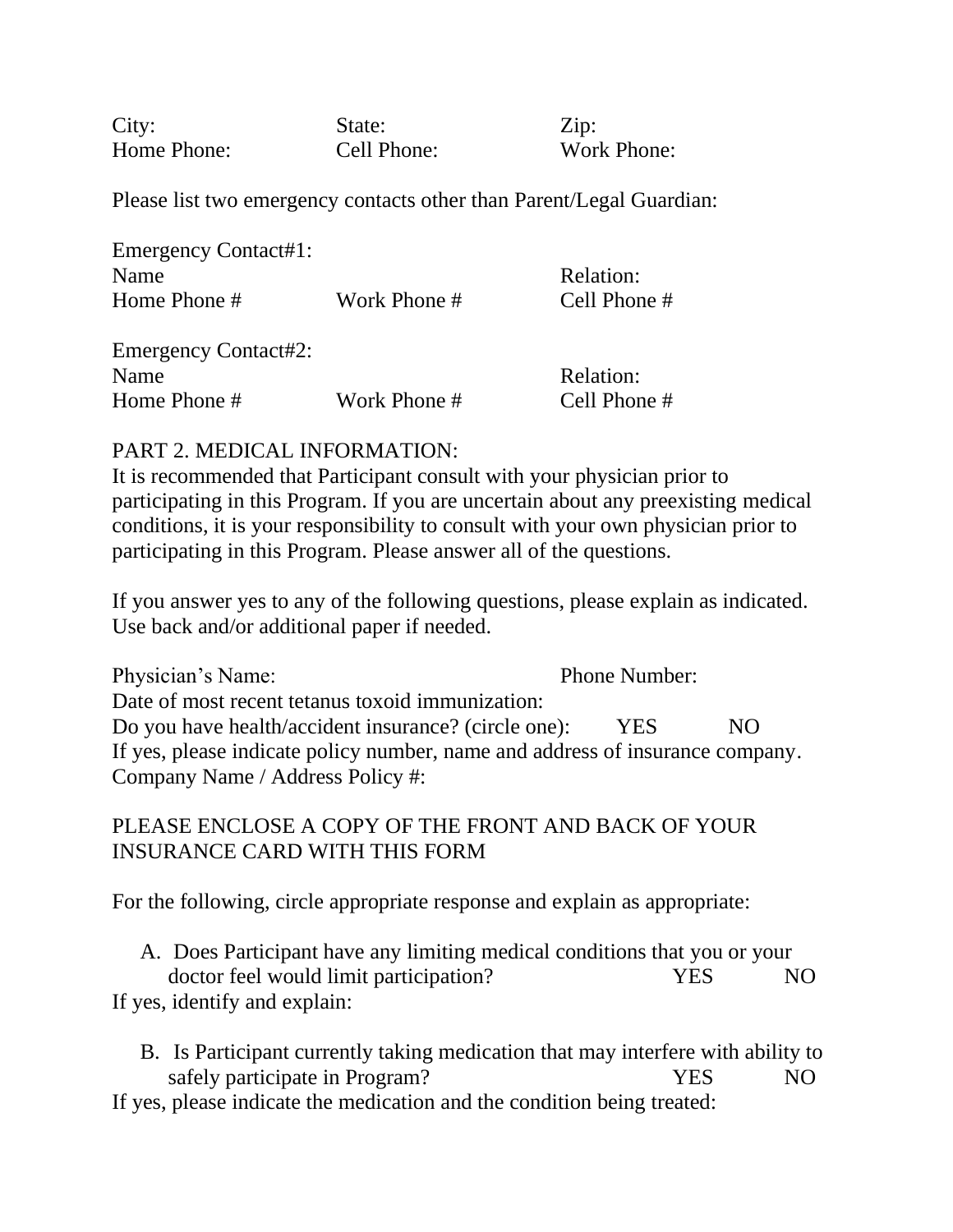C. Does Participant have a history of allergies or reactions to medications, insect stings, or plants? YES NO If yes, please explain:

D. Does Participant have a history of, or currently suffer from, medical condition(s) with which we need to be aware? YES NO If yes, please explain:

#### PART 3: AUTHORIZATION FOR MEDICAL CARE:

Unless prior arrangements have been made, medical needs will be handled through the UPMC Pinnacle Carlisle Hospital, or another available and convenient entity. In cases where medical attention is necessary, parents will be contacted for approval when possible. However, before medical treatment can be provided, we are required to have a medical release signed by the parent/guardian. The hospital will not perform services unless this form is presented at the time of treatment. Participant has my permission to receive medical attention in the event of illness or medical emergency while participating in this Program. I will assume the financial responsibility for any cost of health care for my child that may occur during this Program. As a Participant, parent, or guardian I understand and acknowledge that my failure to disclose relevant information may result in harm to Participant and/or others during this Program. By signing my name, I represent and warrant that I have provided all materials and important information to Dickinson College pertaining to my Participant's medical, mental and physical condition and that it is accurate and complete. I agree to notify Dickinson College of any changes in my mental, physical or medical condition prior Participant's scheduled Program. By revealing or disclosing the above medical information it will not be used by Dickinson College personnel or employees to determine Participant's ability to participate safely in activities. I understand that, if Participant chooses to participate in activities, he/she does so voluntarily and of his/her own accord and the final decision regarding participation is solely the responsibility of myself and Participant.

Date:

Participant Name: Participant Signature:

Date:

Parent/Guardian's Name: Parent/Guardian's Signature: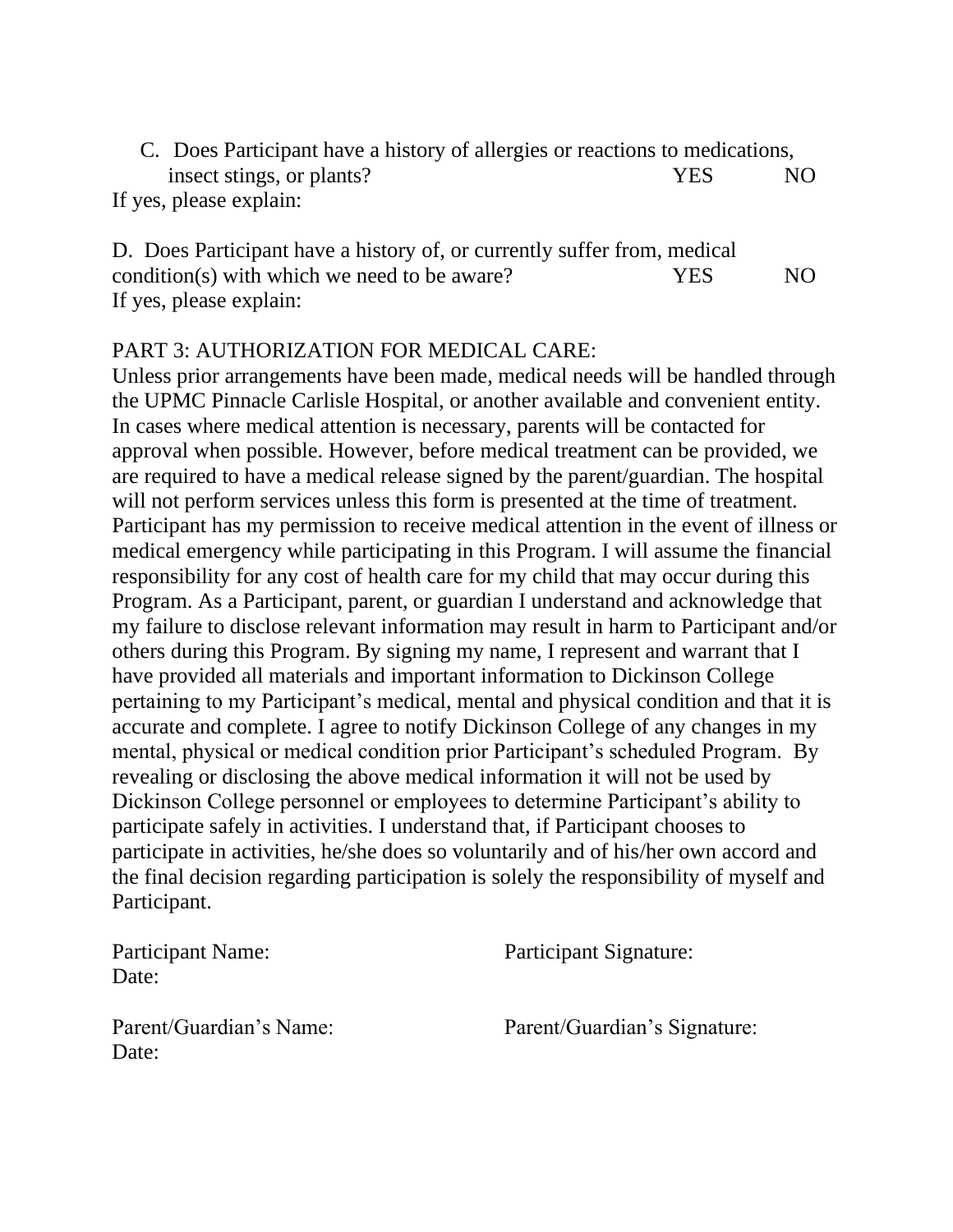# A PARENT OR GUARDIAN MUST SIGN THIS FORM FOR A MINOR UNDER THE AGE OF 18

Dickinson College Programs Serving Minors Parent/Guardian Authorization, Waiver and Consent for Self- Administration of Prescription Medication Form

PROGRAM/CAMP INFORMATION: Program/Camp Name: Date(s): Location:

# PARTICIPANT INFORMATION:

| Name of Participant:                                    | Date of Birth: |        |                    |
|---------------------------------------------------------|----------------|--------|--------------------|
| <b>Phone Number:</b>                                    |                |        |                    |
| Address:                                                | City:          | State: | $\overline{Lip}$ : |
| Parent/Legal Guardian                                   |                |        |                    |
| Home Phone                                              | Cell Phone     |        |                    |
| Parent/Legal Guardian address (if different from above) |                |        |                    |

This form must be completed fully in order for Participants to self-administer required medication. A new medication administration form must be completed for each Program attended by the Participant, for each medication, and each time there is a change in dosage or time of administration of a medication. Self- medication requires licensed health care authorization and signature, and parent signature.

Circle One: No, my child does not need to take any prescription or over-thecounter medication while at the Program. Yes, my child will need to take prescription medication while at the Program.

All prescription medications, including medications for conditions such as food, drug or insect allergies; diabetes; asthma; or epilepsy may be brought to the Program under the condition that the Participant can self-manage care and delivery of medication with written authorization to do so at camp by a licensed health care provider. Prescription medication must be in its original container labeled by the pharmacist or prescriber. Label must include the name, address and phone number for pharmacist or prescriber. Containers must hold only the amount required for the time the participant will be attending the Program.

# PRESCRIBER AUTHORIZATION FOR SELF-ADMINISTRATION OF PRESCRIPTION MEDICATION: